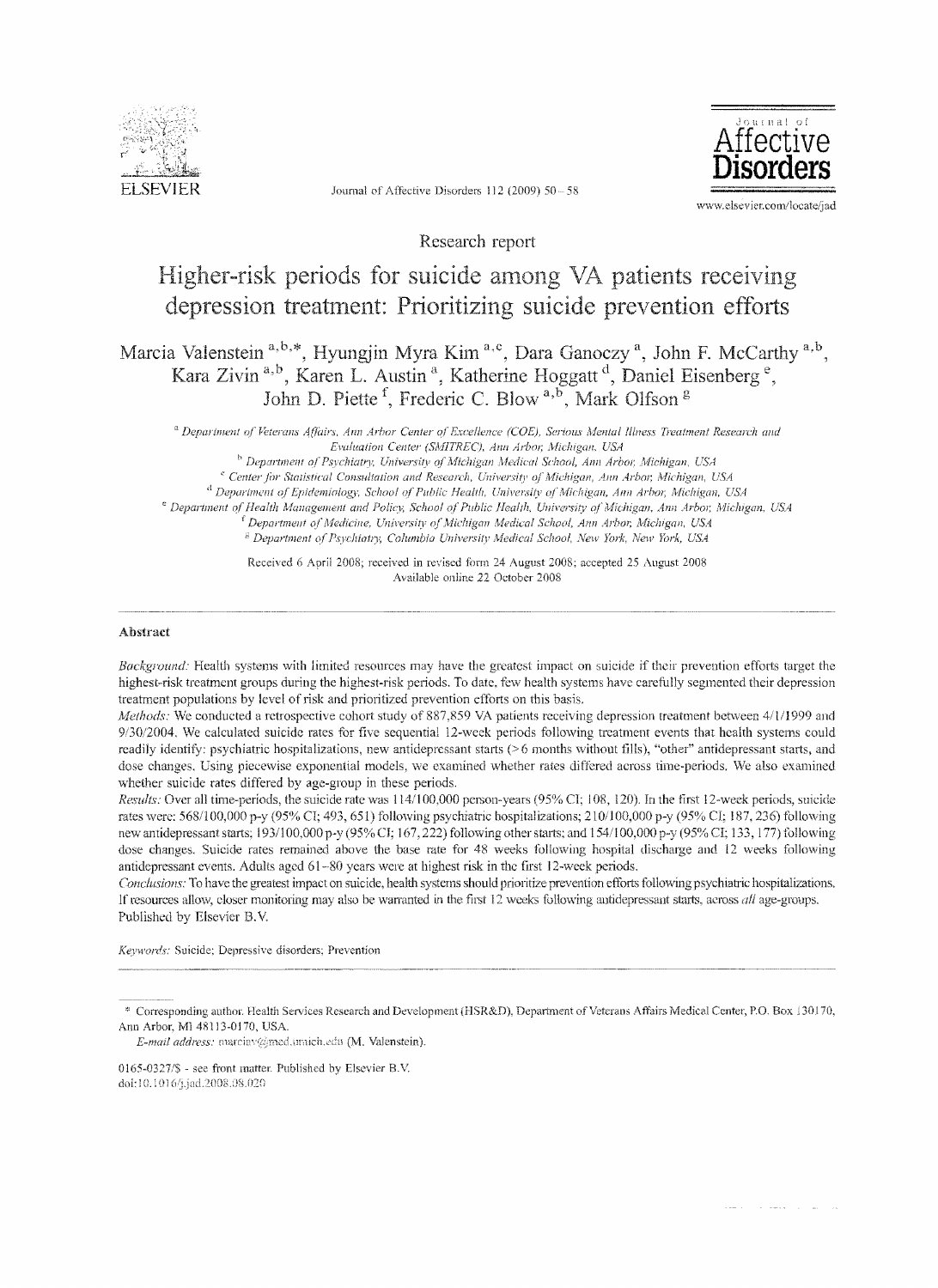Suicide is an important public health concern; there were 32,637 deaths due to suicide in the US during 2005 (Center for Disease Control and Prevention, 2005). Prevention experts suggest that efforts to reduce the suicide rate will likely require educational interventions aimed at the public coupled with more intensive interventions targeting high-risk populations (Institute of Medicine, 2004). Because resources are finite, the most intensive and highest cost interventions generally must be reserved for the highest-risk populations, where risk reductions translate into greater numbers of lives saved.

Treatment guidelines for suicide prevention have typically targeted clinicians and outlined patient characteristics that increase risk and can be elicited during face-to-face evaluations (American Psychiatric Association, 2000, 2003). As this focus suggests, clinicians traditionally have assumed most or all of the responsibility for identifying high-risk individuals and working with them to reduce risks.

Most health systems have made few attempts to carefully segment their treatment *populations* by level of risk and to plan and to prioritize prevention cfforts on this basis-even though decisions and policies regarding clinician workload, clinical programs, and patient benefits are usually made at the health system levei. Systematic identification of highest-risk groups within a health system would complement and supplement the individualized, but often ad-hoc, clinician efforts to identify vulnerable patients and reduce suicide risks, and may allow a more reasoned allocation of system resources for suicide prevention. The Department of Veterans Affairs Health system is currently making efforts to roll out prevention efforts on as system-wide basis (Department of Veterans Affairs, Office of the Inspector General, 2007), and effectively deploying resources and implementing rational policies is a key aspect of this effort.

Focusing prevention efforts on depression treatment populations may be one way to systematically address a very high-risk group and rationally allocate prevention resources. In prior work, we reported the suicide rate for VA patients in depression treatment over a period of several years and the relative risks of suicide associated with specific patient characteristics (Zivin et al., 2007). This work confirmed earlier reports suggesting that patients in depression treatment may be among the highestrisk patient populations for suicide in most health care systems (Simon and VonKorff, 1998).

In this paper, we examine whether there are *readily identifiable high-risk periods* during the course of depression treatment that might be prioritized by health systems attempting to reduce suicide. We focus on treatment periods where the literature suggests higher risks might exist and where organizational policies have been suggested to reduce suicide risks (National Committee on Quality Assurance, 2006; Desai et al., 2005; Gibbons et al., 2007; Simon et al., 2006; U.S. Food and Drug Administration, 2004, 2005a, 2005b).

The U.S. Food and Drug Administration's (FDA) meta-analyses of randomized controlled trials indicated that rates of suicidal ideation and attempts are increased in treatment periods following antidepressant starts or dose changes among the youth and young adults, and the agency has recommended close clinical monitoring at these times. Its most stringent recommendation has been for 7 visits to be completed in the first 12 weeks following these treatment events (U.S. Food and Drug Administration, 2004, 2005a).

The period following psychiatric hospitalizations has also been noted to be a high-risk period for patients (Goldacre et al., 1993). One of the most prominent organizations accrediting health care organizations in the US, the National Committee on Quality Assurance (INCOA, 2006]), calls for at least one outpatient visit in the first 7 or in the first 30 days following psychiatric inpatient discharge to improve patient outcomes during this period (National Committee on Quality Assurance, 2006).

To date, only a few studies have been powered to examine completed suicide in an entire treatment population, and none have examined rates of completed suicide during sequential treatment periods in an entire depression treatment population. Simon et al. (2006) reported completed suicide within all segments of the depression treatment population in the Group Health Cooperative by location of care between 1992 and 1994, although the numbers of patients completing suicide were small (Simon and VonKorff, 1998). Two studies have also reported completed suicide rates tor VA cohorts of inpatients with a variety of diagnoses in the year following discharge or outpatients with a variety of psychiatric disorders in the year following a January outpatient visit (Desai et al., 2008, 2005).

This study builds on these prior efforts by examining completed suicide during sequential time-periods following salient treatment events in the *entire* population of patients treated for depression between April 1, 1999 and September 30, 2004 *(N=887,859 patients)* in VA settings, using a longitudinal VA dataset with comprehensive diagnosis, utilization and pharmacy data and data from the National Death Index (NDI). A comprehensive population-based study is most helpful in establishing priorities for suicide prevention.

We note that this is also the first study to report suicide deaths following antidepressant dose changes and antidepressant starts that occur during ongoing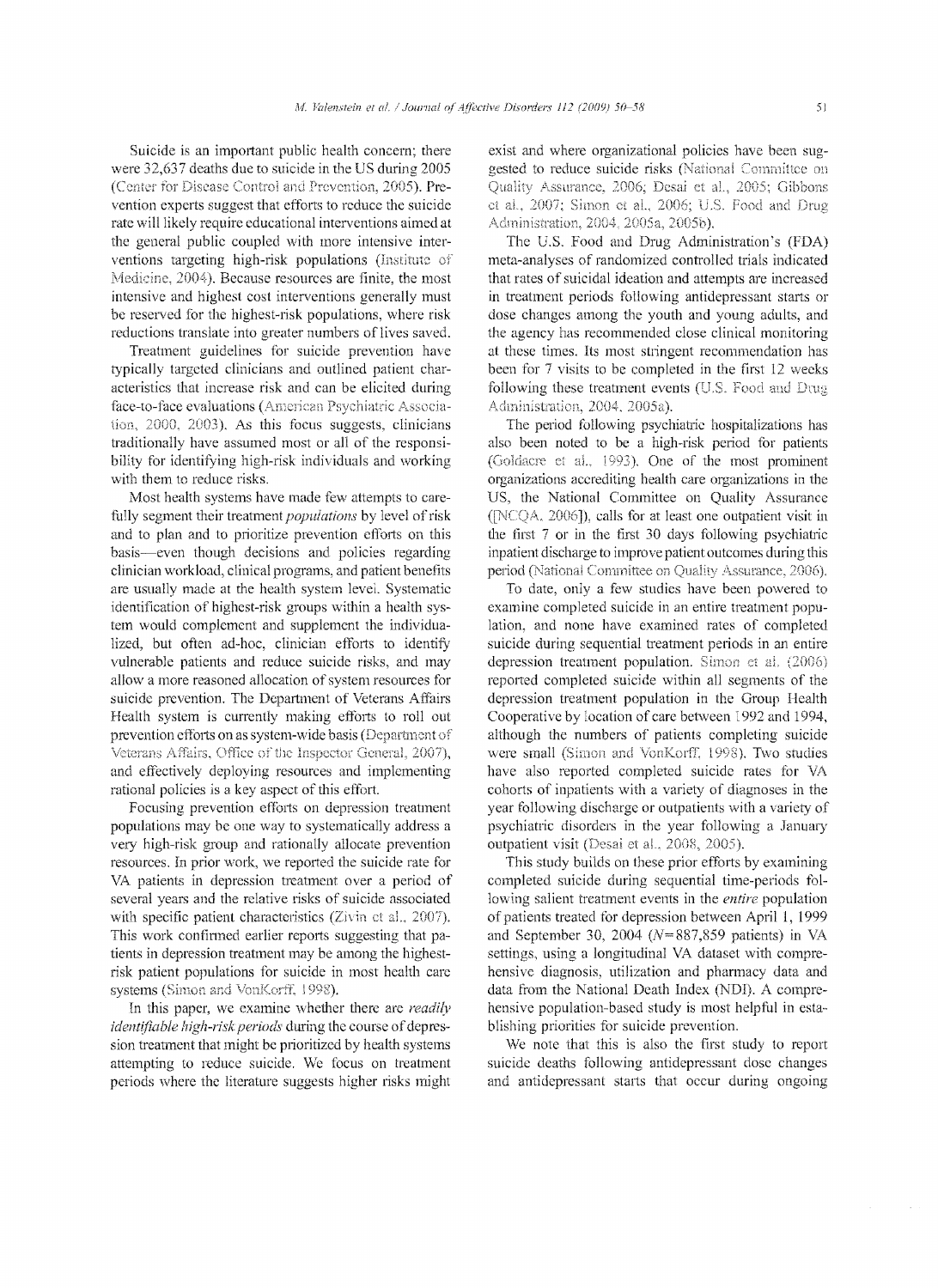treatment (*i.e.*, antidepressant switches), and the largest to report suicide deaths among various patient agegroups following antidepressant changes and following hospitalizations. Given the FDA warnings emphasizing monitoring for younger but not older adults, we also examined suicide rates following antidepressant medication changes by age-group  $(2004)$ .

We discuss the implications of our study findings for health systems and policy makers that wish to rationally allocate resources to have the greatest impact on suicide deaths within their depression treatment populations.

# 1. Methods

Study data were obtained from the VA's National Registry for Depression (NARDEP) which was developed by the VA's Serious Mental Illness Treatment Researeh and Evaluation Center (SMITREC) in Ann Arbor, Michigan. The study was approved by the Institutional Review Board of the Veterans Affairs Ann Arbor Health System.

# 1.1. Patient population/observation-days

The study sample consisted of all 887,859 patients in NARDEP who received either two depression diagnoses or a diagnosis of depression and an antidepressant fill between April 1, 1999 and September 30, 2004. Patients were excluded if they received any diagnoses of bipolar I, schizophrenia, or sehizoaffective disorder during this period. Depression diagnoses were identified using the ICD-9 codes: 296.2x, 296.3x, 296.90, 296.99, 298.0, 300.4, 311, 301.12, 309.0, or 309.1.

Observation-days for the main study analyses began on the dates of patients' first treatment event of interest (discharge from a psychiatric hospitalization, new antidepressant start, other start, or dose change) and continued until 60 weeks following their last treatment event of interest, their date of death as indicated in the National Death Index (NDI), or the end of the study period (September 30,2004), whichever came first.

# *1.2. Treatment events: psychiatric antidepressant starts, other starts and dose*

We ascertained dates of discharge from psychiatric hospitalizations, defined as hospitalizations with a primary or principal psychiatric discharge diagnosis of ICD-9 codes 290.x-319.x or hospitalizations with bed section codes indicating a psychiatric stay.

Patients were considered to have received an antidepressant medication if they filled a prescription within

the VA system for any of the following: amitriptyline, amoxapine, atomoxetine, bupropion, citalopram, clomipramine, desipramine, doxepin, duloxetine, escitalopram, fluoxetine, fluvoxamine, imipramine, isocarboxazid, maprotiline, mirtazapine, nefazodone, nortriptyline, paroxetine, phenelzine, protriptyline, sertraline, tranylcypromine, trazodone, trimipramine, and venlafaxine. As in prior studies, we considered trazodone, mirtazapine, amitriptyline, and nortriptyline to have been used as antidepressants rather than for other purposcs only if the doses were  $\geq$  300 mg/day,  $\geq$  15 mg/day,  $\geq$  75 mg/day, or  $\geq$  25 mg, respectively.

A *new antidepressant start* was defined as a fill of an antidepressant medication that occurred after a "clean period" of  $\geq 6$  months without any antidepressant fills. *Other antidepressant starts* were fills that occurred during ongoing treatment, either without a clean period or with a short clean period  $(66$  months). Other starts included: 1) antidepressant switches, defined as the discontinuation of one antidepressant followed by the initiation of a second in  $\le$  30 days; 2) combination treatment, the addition of a second antidepressant to ongoing treatment with the first agent; and 3) other starts with  $\leq 6$  months free from all antidepressant use. We did not include "restarts" of the same antidepressant medication within a 6-month period as an "other start" of interest, as this might be due to short gaps in use due to incomplete adherence or to a restart ofa previously tolerated medication. Antidepressant starts that occurred in the 6 months prior to cohort entry were all considered to be other starts and used to categorize the initial days following cohort entry, as described below. A *change in antidepressant dose* was defined as  $a \geq 50\%$  difference in total dose between two consecutive fills of a specified antidepressant occurring within 6 months. Because we had access only to data on outpatient medication fills (including discharge medications from inpatient stays), we identified new and other antidepressant starts that occurred during inpatient stays at the time of the patient's discharge, by comparing pre- and post-hospital medications.

## *1.3. Risk periods folloyving treatment events*

We classified patient observation-days into discrete "risk periods" based on their proximity to treatment events of interest occurring during the study period or, for patients newly entering the cohort, by proximity to events in the 6 months prior to study entry. Patient-days were classified by whether they fell within one of five sequential 12-week periods following each type of treatment cvent (new antidepressant starts, other starts, dose ehanges, or dischargcs from inpatient psyehiatric stays). Days were classified as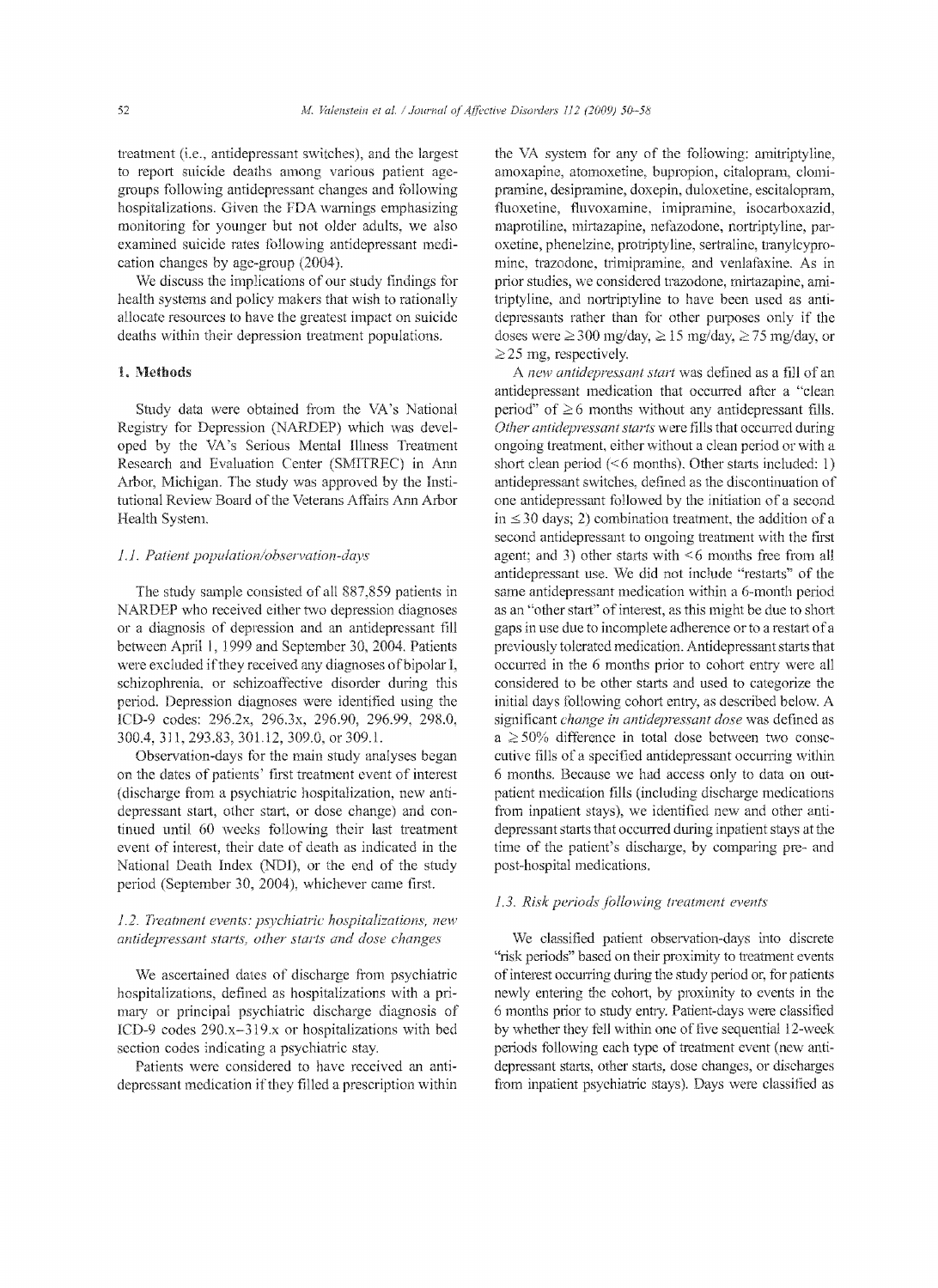being within: 1)  $1-84$  days (12 weeks) following the treatment event, 2) 85-168 days (13-24 weeks) following the event, 3)  $169-252$  days  $(25-36$  weeks) following the event, 4)  $253 - 336$  days  $(37 - 48$  weeks) following the event, or 5)  $337-420$  days (49-60 weeks) following the event

In our primary analyses, when a patient was observed to have a second occurrence of a specific treatment event of interest (e.g., a second "new antidepressant start" following a first "new antidepressant start"), observationdays that occurred subsequent to the second event were "reset" and classified based on proximity to the second event. We also constructed a variable for the cumulative number of specific treatment events to date  $(1, 2, \geq 3)$ , allowing us to take into account the effect of additional occurrences of specific events in the analyses. In these analyses which considered *each event separately,* a patient who was discharged from the hospital and who also had a new antidepressant start would have contributed exposure time to analyses that examined suicide rates following psychiatric hospitalizations and to separate analyses examining suicide rates following new antidepressant starts. However, the vast majority of antidepressant starts occurred on an outpatient basis,

For sensitivity analyses, we constructed several additional variables. First, we constructed a variable that categorized observation-days only in relation to the first occurrence of a treatment event, regardless of whether there were additional occurrences of the same type of event. Secondly, recognizing that specific treatment events (such as a new antidepressant start) may be followed by other treatment events of interest (a dosage change), we constructed a variable that allowed us to examine whether the recency of "any treatment event" corresponded with higher suicide risks. For this variable, observation-days were categorized based on the time from the date of the most recent occurrence of "any antidepressant treatment event" (new start. other start, or dose change) or from the most recent occurrence of "any treatment event" (new antidepressant start, other start. dose change, or psychiatric hospitalization). A patient who was discharged from the hospital and had a new antidepressant start identified upon discharge would have contributed time in the five sequential 12-week periods following this common date of "any treatment event".

## *104. Suicides*

To identify suicides, we submitted National Death Index *Plus* queries for cohort patients who had a date of death in the VA Beneficiary Identification and Records Locator System (BIRLS) death file during the study

period. The NDT is considered the "gold standard" of US mortality databases (Cowper et al., 2002). BIRLS data have a sensitivity of 87%,~96.5% and a specificity of 94% for deaths when compared to NDI data (Cowper et al., 2002; Dominitz et al., 2001). Because BIRLS data may be less sensitive when patients are seen only as outpatients or do not have a service-connected disability, we also initiated NDI searches for cohort patients who did not use VA services in the year following the study period, even if there was no date of death in the VA data. This process resulted in a comprehensive assessment of death among cohort patients.

We first identified deaths due to suicide using ICD codes in the NDI data file that specified suicide codes  $X60-X84$ ,  $Y87.0$ ). Because underreporting is a concem, in sensitivity analyses we used a broader definition of suicide, assuming that deaths due to "events of undetermined intent" (ICD-10 codes Y10-34, Y87.2, Y89.9) were also suicides (Speechley and Stavraky, 1991).

### *1.5. Data analyses*

We completed descriptive statistics for the patient sample, using frequencies or means as appropriate. Suicide rates were calculated based on the number of suicides observed and the person-years of observation for each of the five sequential 12-week periods following hospital discharge or antidepressant treatment events. For timeperiods following each type of treatment event, rates were calculated across the combined occurrences of this event.

To test if the suicide rates differed significantly across the sequential 12-week periods following treatment events, we used pieeewise exponential models that allowed suicide risks to vary across time-periods (Friedman. 1982). A Poisson regression model was used to fit the piecewise exponential models (Stokes, 2001), with generalized estimating equations to allow for eonelation within patients when multiple episodes of treatment events were included in the analyses (Zeger and Liang. 1986). Relative risks were calculated after adjusting for patient age, gender, race, ethnicity, marital status, diagnosis of a substance use disorder, post-traumatic stress disorder, and service connection. Data were entered by intervals of 12-week periods for time-fixed covariates of gender, marital status, race/ethnieity, comorbid PTSD and substance use and for time-varying covariates such as psychiatric hospitalization status. The models were also adjusted for the cumulative numbers of the specific treatment event occurrences to date  $(1, 2, \geq 3)$ .

Models that examined suicide risks following each antidepressant event type also included a time-varying covariate for psychiatric hospitalization, to adjust for potentially different suicide risks associated with a prior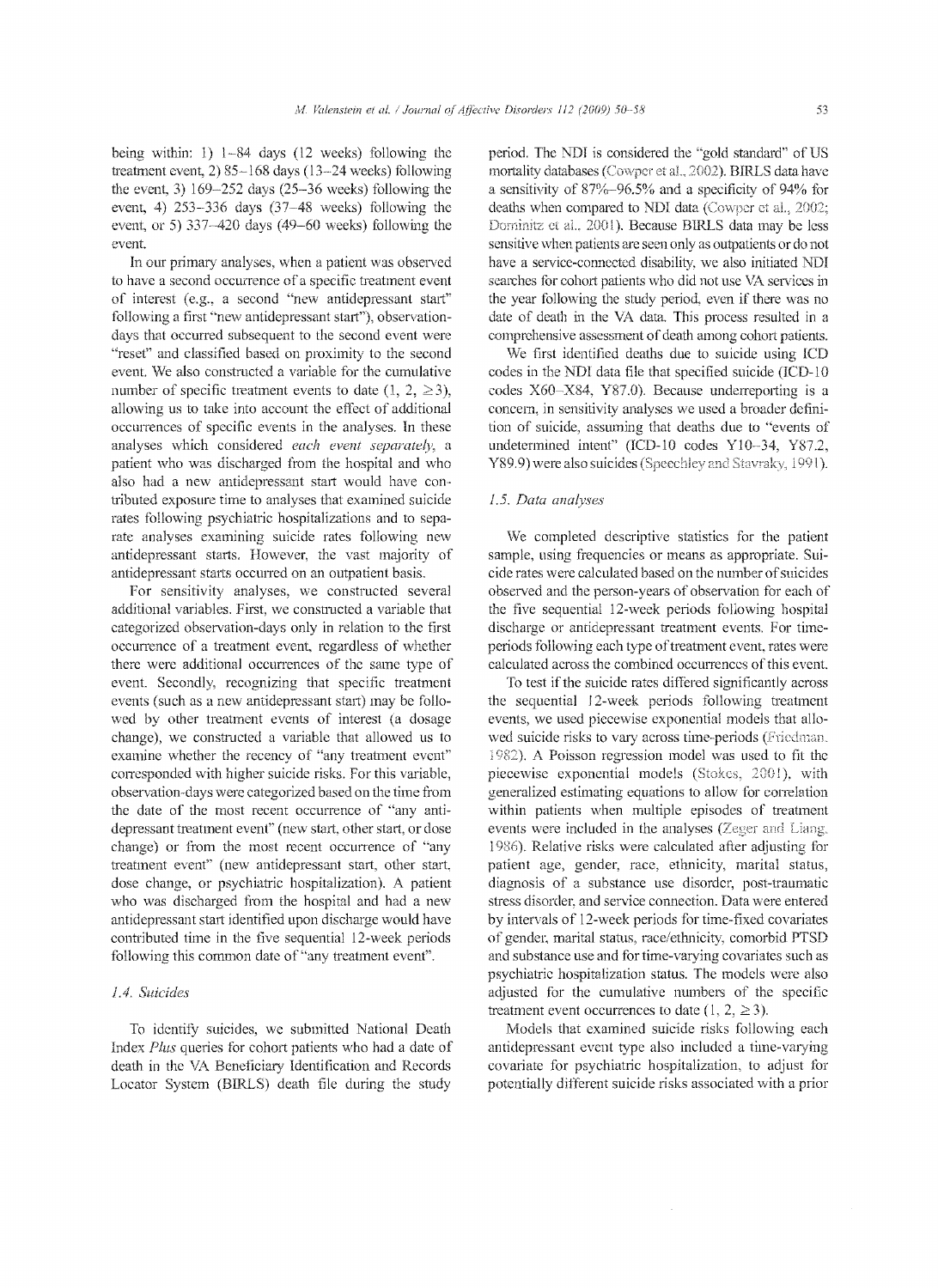hospitalization. The log-likelihood ratio test was used to test for the overall differcnces in suicide risks due to time-periods. When suicide risks between sequential time-periods were compared, we adjusted the  $p$ -values to correct for the multiple comparisons and protect the overall alpha level at 0.05.

We also used the likelihood ratio test to determine whether there were significant differences in suicide rates across age-groups in treatment periods following each type of treatment event.

# 1.6. *Sensitivity analysis*

In sensitivity analyses, we compared suicide risks during sequential treatment periods, following an approach used in prior work in which observation-days were categorized only from the first occurrence of a specific treatment event (such as a new antidepressant start) (Simon et al., 2006; Valuck et al., 2004). We also conducted analyses in which we examincd suicidc risks in time-periods following "any treatment event" and "any antidepressant treatment event".

# 2. Results

# *2.1. Patient and observation-days*

The characteristics of the patient cohort  $(N= 887,859)$ are outlined in Table 1. The population had a mean age of 58.6 years and was predominantly male (92%).

There were 433,086,931 observation-days (1,185,727 patient-years) during the study period.

# 2.2. Psychiatric hospitalizations, antidepressant starts and dose changes

A total of 182,518 psychiatric hospitalizations occurred during the observation period. Approximately 10% of the

Table I Characteristics of psticnt cohort

| Patient characteristics        | $N = 887.859$<br>58.6 (SD 14.4) |  |
|--------------------------------|---------------------------------|--|
| Age, mean (SD)                 |                                 |  |
| Gender, $N(%)$                 |                                 |  |
| Male                           | 815.917 (91.9%)                 |  |
| Female                         | 71,942 (8.1%)                   |  |
| Race/ethnicity, $N$ (%)        |                                 |  |
| White                          | 678,829 (76.5%)                 |  |
| Black                          | 110,125 (12.4%)                 |  |
| Other (Asian, Am Native,       | 18.966 (2.1%)                   |  |
| Pacific Islander, multiracial) |                                 |  |
| Unknown                        | 79.939 (9.0%)                   |  |
| Hispanic ethnicity, $N(%)$     | 41,457 (4.7%)                   |  |

<sup>a</sup> Hispanic ethnicity is recorded separately from race.

patients had one or more and 4% had two or more hospitalizations during the study period.

Across the entire observation period, there were 654,814 new antidepressant starts, 431,771 other antidepressant starts, and 695,409 dosage changes. Approximately 81% of the patients had a new antidepressant start, other start, or a dosage change during the study period. Sixty-one percent had one or more new antidepressant statts and 30% had one or more "other" antidepressant starts during ongoing treatment. Approximately 38% had one or more changes in antidepressant dose of  $\geq$  50%.

# *2.3. Suicide rates*

Table 2 presents the number of suicides and the suicide rates during the 60 weeks following any treatment event of interest. The table also presents suicide rates in the five sequential 12-week periods following psychiatric hospitalization, new antidepressant starts, other antidepressant starts, and dose changes. Fig. 1 presents suicide rates graphically.

When we used a strict definition of suicide (requiring explicit ICD codes for suicide), the suicide rate during the entire study period was  $114/100,000$  person-years (95% CI; 108, 120/100,000 person-years). Using a broader definition that included deaths due to "events of undetermined intent", the suicide rate was 128/100,000 personyears (95% CI; 122, 135/100,000 person-years).

As displayed in Fig. 1, suicide rates were highest in the first 12 wecks following psychiatric hospitalizations at 568 651) per 100,000 person-years. Suicide rates following hospital discharge declined in subsequent time-periods but remained above the base rate through 48 weeks. There were similar, less dramatic declines in suicide rates following new antidepressant starts, other starts, and dose changes. In the first 12 weeks following new antidepressant starts, the suicide rate per 100,000 person-years was 210 (95% CI; 187, 236). The suicide rate declined significantly in the second 12-week periods to 121 (95% CI; 103, 142) per 100,000 personyears.

#### *2.4. Relative suicide risks*

The piecewise exponential models indicated that time-period was significantly associated with suicide following all treatment events  $(p<0.001)$ . The relative risks for the first compared to the second 12-week periods: were  $1.9$  (95% CI=1.5, 2.4) following psychiatric hospitalizations;  $1.8$  (95% CI=1.5, 2.1) following new antidepressant starts,  $1.8$  (95% CI=1.4, 2.3)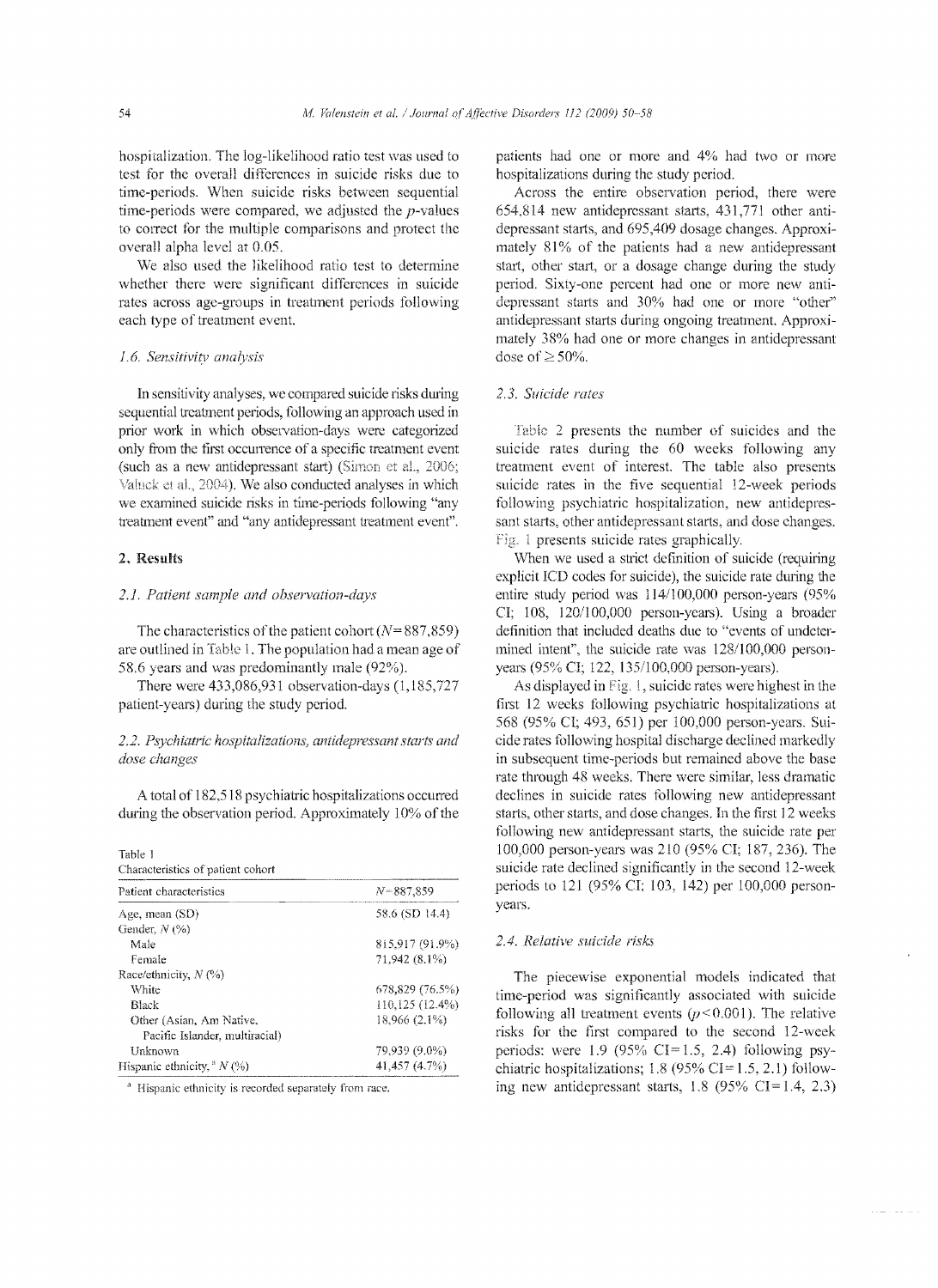Table 2

Suicide rates per 100,000 person-years

| Period definition                                                                                                                  | Suicides <sup><math>a(N)</math></sup> | Observation-days | Suicide rate (95% CI) |
|------------------------------------------------------------------------------------------------------------------------------------|---------------------------------------|------------------|-----------------------|
| Observation period—from first treatment event until 60 weeks<br>following the last treatment event, date of death, or end of study | 1346                                  | 433,086,931      | 113.5 (107.5, 119.7)  |
| Suicides following discharge from psychiatric hospital stay                                                                        |                                       |                  |                       |
| Occurring within 12 weeks                                                                                                          | 206                                   | 13,254,665       | 567.7 (492.8, 650.7)  |
| Occurring in the $13-24$ weeks                                                                                                     | 89                                    | 10,698,244       | 303.9 (244.0, 373.9)  |
| Occurring within 25-36 weeks                                                                                                       | 54                                    | 8,992,479        | 219.3 (164.8, 286.2)  |
| Occurring within 37-48 weeks                                                                                                       | 45                                    | 7,672,957        | 214.2 (156.2, 286.6)  |
| Occurring within 49-60 weeks                                                                                                       | 19                                    | 6,647,370        | 104.4(62.9, 163.0)    |
| Suicides following new antidepressant start                                                                                        |                                       |                  |                       |
| Occurring within 12 weeks                                                                                                          | 298                                   | 51,725,955       | 210.4 (187.2, 235.7)  |
| Occurring within 13-24 weeks                                                                                                       | 159                                   | 47.879.932       | 121.3 (103.2, 141.7)  |
| Occurring within 25-36 weeks                                                                                                       | 102                                   | 44,035,199       | 84.6 (69.0, 102.7)    |
| Occurring within 37-48 weeks                                                                                                       | 112                                   | 39,728,326       | 103.0 (84.8, 123.9)   |
| Occurring within 49-60 weeks                                                                                                       | 73                                    | 35,223,796       | 75.7 (59.3, 95.2)     |
| Suicides following other antidepressant start                                                                                      |                                       |                  |                       |
| Occurring within 12 weeks                                                                                                          | 197                                   | 37,262,981       | 193.1 (167.1, 222.0)  |
| Occurring within 13-24 weeks                                                                                                       | 109                                   | 37,441,574       | 106.3 (87.3, 128.3)   |
| Occurring within 25-36 weeks                                                                                                       | 105                                   | 39,021,574       | 98.3 (80.4, 119.0)    |
| Occurring within 37–48 weeks                                                                                                       | 78                                    | 34,014,782       | 83.8 (66.2, 104.5)    |
| Occurring within 49-60 weeks                                                                                                       | 60                                    | 29,654,378       | 73.9 (56.4, 95.1)     |
| Suicides following antidepressant dose change                                                                                      |                                       |                  |                       |
| Occurring within 12 weeks                                                                                                          | 203                                   | 48,185,027       | 153.9 (133.4, 176.6)  |
| Occurring within 13-24 weeks                                                                                                       | 107                                   | 37,300,830       | 104.8(85.7, 126.6)    |
| Occurring within 25–36 weeks                                                                                                       | 69                                    | 30,696,799       | 82.1 (63.9, 103.9)    |
| Occurring within 37-48 weeks                                                                                                       | 64                                    | 25,805,156       | 90.6 (69.8, 115.7)    |
| Occurring within 49-60 weeks                                                                                                       | 50                                    | 21,889,758       | 83.4 (61.9, 110.0)    |

 $^{\circ}$  Based on strict definition of suicides (ICD-10 codes X60--X84, Y87.0).

following other antidepressant starts, and 1.4 (95%  $CI = 1.1, 1.8$ ) following dose changes. There were also significant risk reductions between the first and second 12-week periods following "any antidepressant regimen change" (RR= $1.8$ ; 95% CI= $1.5$ , 2.1) and "any treatment event" (RR = 1.8; 95% CI = 1.6, 2.1).



Fig. 1. Suicide rates following treatment events. Please see Table 2 for 95% confidence intervals tor suicide rates in each time-period following the above treatment events.

# *2.5. Age-group and suicide risks during treatment perioch;*

Age-group was not significantly associated with suicide rates in the first 12 weeks following new antidepressant starts, other starts or dose changes when time-periods following each type of antidepressant event were considered separately. However, age-group was significantly associated with suicide in the first 12 weeks following "any" antidepressant regimen change and was

Table 3

Suicide rates by age-group in the first 12 weeks following new AD starts, other AD starts. or AD dose changes

|           |     | Age-group Suicides $(N)$ Observation- days | Suicide rate <sup>a</sup> per<br>100,000 person-years |
|-----------|-----|--------------------------------------------|-------------------------------------------------------|
| $\leq 30$ | 15  | 3,122,987                                  | 175.4                                                 |
| $31 - 40$ | 45  | 9.354.056                                  | 175.7                                                 |
| $41 - 50$ | 126 | 24,646,914                                 | 186.7                                                 |
| $51 - 60$ | 156 | 43.697.385                                 | 130.4                                                 |
| $61 - 70$ | 96  | 17.805.186                                 | 196.9                                                 |
| $71 - 80$ | 114 | 18,846,385                                 | 220.9                                                 |
| $\geq$ 81 | 32  | 6.332,859                                  | 184.6                                                 |

<sup>a</sup> Suicide rates differed by age-group ( $p=0.001$ ).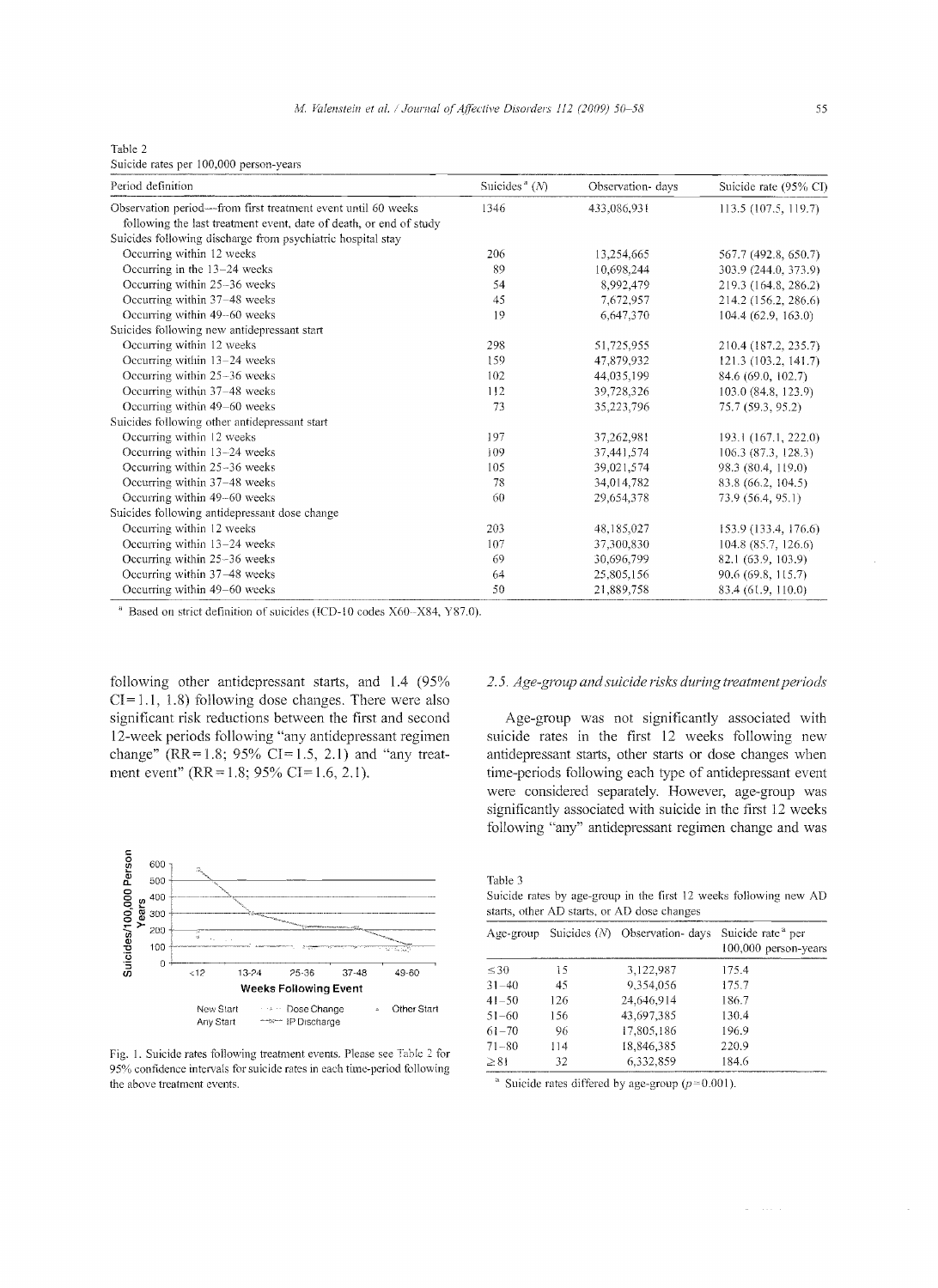Table 4 Suicide rates by age-group in the first 12. weeks following inpatient psychiatric discharges

|           |    | Age-group Suicides $(N)$ Observation- days Suicide rate <sup>4</sup> per | 100,000 person-years |
|-----------|----|--------------------------------------------------------------------------|----------------------|
| $\leq 30$ | 6  | 325,402                                                                  | 673.5                |
| $31 - 40$ | 21 | 1.417,156                                                                | 541.2                |
| $41 - 50$ | 57 | 4,552,002                                                                | 457.4                |
| $51 - 60$ | 70 | 4,909,817                                                                | 520.7                |
| $61 - 70$ | 31 | 917,004                                                                  | 1234.8               |
| $71 - 80$ | 16 | 802.477                                                                  | 728.2                |
| > 81      | 5  | 330,807                                                                  | 552.1                |

<sup>a</sup> Suicide rates differed by age-group  $(p=0.0038)$ .

also significantly associated with suicide in periods following psychiatric hospitalizations. Tables 3 and 4 present suicide rates by age-group in the first 12 weeks following any antidepressant treatment event and following psychiatric hospitalizations. Adults aged 61-80 years were at highest risk for suicide during these time-periods.

# 3. Discussion

Health systems should consider segmenting their depression treatment populations by levels of suicide risk to most usefully deploy limited resources for suicide prevention. Our data suggest that health systems might have the most impact on suicide if they first allocated resources for prevention efforts for depressed patients recently discharged from inpatient psychiatric settings.

In the first 12 weeks following inpatient discharge, suicide rates were 568/100,000 person-years, or approximately 5 times the overall base rate in this active treatment population. Although all patients are carefully assessed for suicidal behaviors or intent prior to hospital discharge. the post-hospitalization period remains a time of considerable instability and risk (Goldacre et al., 1993). Frequent reassessments, support, and a finn connection to outpatient services may be essential in decreasing risks at these times (American Psychiatric Association, 2003). Currently, widely used monitors. such as those in the NCQA Health Employment Data and Intormation Set (HEDIS), call for one outpatient visit in the first 7 and the first 30 days following hospital discharge. This rather non-intensive level ofmonitoring may not be sufficient to reduce risks among this extremely vulnerable population. Treatment guidelines and health policies may need to *further* emphasize the importance of close follow-up at this time and the need to remain vigilant for several months. Structured transition programs may be advisable. Further research is needed to demonstrate the potential benefits of increased clinical contacts on suicide risks at this critical juncture.

Public debate has recently focused on the need for close monitoring following antidepressant starts or dose changes and our data confirm that completed suicide rates were approximately twice the base rate following antidepressant starts in VA clinical settings. **In** the first 12 weeks after new and other starts, suicide rates were 210 and 193 per 100,000 person-years, respectively. Antidepressant dose changes were not as potent a marker for high-risk periods, with smaller elevations in completed suicide observed (154/100,000 person-years) in the first 12 weeks).

The FDA has recommended that children, adolescents, and young adults be monitored very closely following antidepressant starts or dose changes, with the most stringent recommendation being for 7 visits in the first 12 weeks (U.S. Food and Drug Administration, 2004, 2005b). This recommendation was made because of risks that might be due to antidepressant exposure *per se.* The increase in completed suicide observed in clinical settings may be due in part to antidepressant exposure, but also likely reflects patients' illness severity which prompted the antidepressant initiation or change. However, *regardless of the etiology* of increased risks, closer monitoring may be wananted, if resources allow. Currently, the FDA's recommendations for monitoring following antidepressant initiation/change are *more* intensive than many recommendations for monitoring following hospitalization. Given the higher rates of completed suicide following hospitalization, providing close monitoring following antidepressant starts may be a second target area for health systems.

The FDA wamings, based on clinical trial data, have emphasized close monitoring after antidepressant starts or changes for adult patients 24 years and younger (2005). However, in clinical settings younger adults do not appear to be the age-group at greatest risk for suicide after antidepressant initiation/change. Potentially because of illness severity rather than antidepressant exposure *per se*, patients aged 61-80 years show the highest suicide risks. Patients in these age-groups also need closer monitoring at these times, even if their increased risks are not due to medication effects.

# 3. j. *Limitations*

The VA study population during the study period consisted predominantly of men and older individuals. Thus, the specific elevations observed in suicide rates and the trajectory of risks following the readily identifiable treatment events in VA treatment populations may not generalize to other treatment populations and also may change as younger veterans enter the system following the conflicts in Iraq and Afghanistan. We note that the suicide risks outlined in this paper may also change if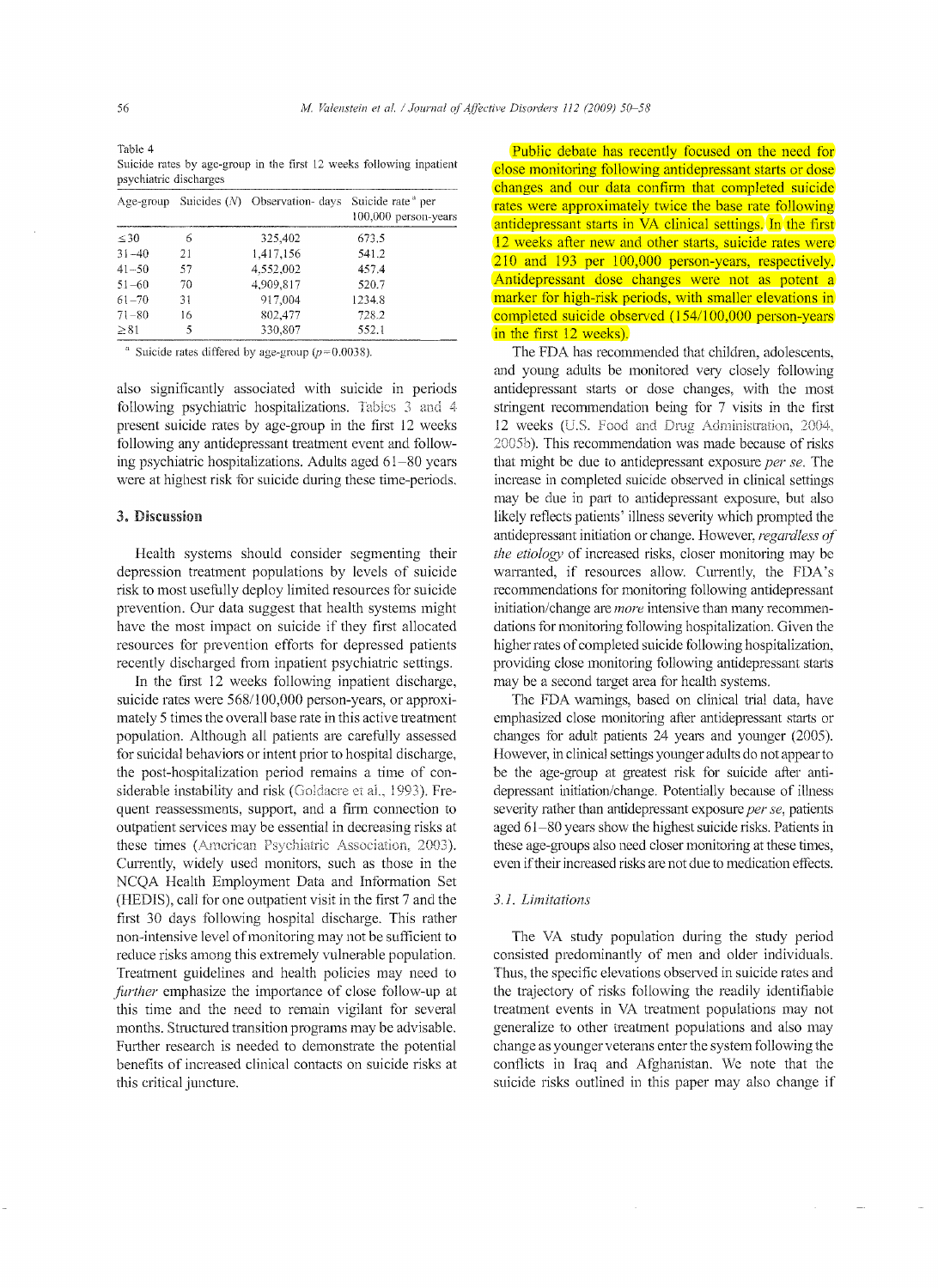levels of medication adherence or treatment practices and care delivery change significantly in the usual VA care settings.

We also relied on antidepressant preseription fills and hospitalizations within the VA as flags for high-risk periods, Some patients may have used mental health services outside of the VA system and have had antidepressant starts or psychiatric hospitalizations that were not recorded in our dataset. However, prior reports indicate that only 7–16% of VA mental health users receive care in other health systems (Desai and Rosenheck, 2002; Desai et al., 2001). During this period, patients eligible for VA coverage often exclusively used VA pharmacies because of the VA's generous drug benefit (Piette and Heisler, 2004). Hospitalizations and antidepressant starts that occun'ed outside of the VA would also have served only to reduce the magnitude of relative risks following re*corded* antidepressant starts and hospital use.

## *3.2. Summary*

Health systems with limited resources may need to first focus on the highest-risk treatment periods which follow psychiatric hospitalization. Structured transition programs with regular patient contacts may be advisable at these times. If resources pennit, health systems might also consider providing closer monitoring in the first 12 weeks immediately following antidepressant starts, across *all* adult age-groups.

#### Role of funding source

Department of Veterans Affairs, Health Services Research and Development Service, IlR 04-2U-I and MRP 03-320 and by the National Institute of Mental Health, ROI-MH078698-01. Resources were also contributed by the Serious Mental Illness Treatment, Research, and Evaluation Center, Ann Arbor, Ml.

#### Conflict of interest

There are no additional contributors to this article.

There are no potential conflicts of interest on the part of authors or the sponsors.

The funding sources for this work were the Department of Veterans Affairs, Health Services Research and Development Service, IIR 04-211-1 and MRP 03-320 and the National Institute of Mental Health, ROJ-MH078698-0J Resources were also contributed by the Serious Mental Illness Treatment, Research, and Evaluation Center, Ann Arbor, MI. The sponsors provided funding only and were not otherwise involved in the study.

#### Acknowledgements

This research was supported by grants from the Department of Veterans Affairs, Health Services Research and Development Service, IIR 04-211-1 and MRP 03-320 and by the National Institute of Mental Health, R01-MH078698-01. Resources were also contributed by the

Serious Mental Illness Treatment Research and Evaluation Center, Ann Arbor, MI. The views article are those of the authors and do not necessarily represent the views of the Department of Veterans Affairs.

#### References

- American Psychiatric Association, 2000. Practice guideline for the treatment of patients with major depressive disorder (revision). American Psychiatric Association. Am. J. Psychiatry 157, 1-45.
- American Psychiatric Association, 2003. Practice guideline for the assessment and treatment of patients with suicidal behaviors. Am. J. Psychiatry 160, 1-60.
- Cowper, D.C., Kubal, J.D., Maynard, C., Hynes, D.M., 2002. A primer and comparative review of major US mortality databases. Ann. Epidemiol. 12,402-468.
- Desai, R.A., Rosenheck, R.A., 2002. The impact of managed care on cross-system use of mental health services by veterans in Colorado. Psychiatr. Serv. 53, 1599-1604.
- Desai, R.A., Rosenheck, R.A.. Rothbard, A., 2001. Cross-system service use among VA mental health patients living in Philadelphia. Adm. Policy Ment. Health 28, 299-309.
- Desai, R.A., Dausey. OJ., Rosenheck. R.A., ZOOS. Mental health service delivery and suicide risk: the role of individual patient and facility factors. Am. J. Psychiatry 162, 311-318.
- Desai, N1.M., Rosen heck, R.A., Desai, R.A., 2008. Time trends and predictors of suicide among mental health outpatients in the Department of Veterans Affairs. J. Behav. Health Serv. Res. 35, 115-124.
- Dominitz, J.A., Maynard, C., Boyko, E.J., 2001. Assessment of vital status in Department of Veterans Affairs national databases. comparison with state death certificates. Ann. Epidemiol. 11, 286-291.
- Friedman, M., 1982. Piecewise exponential models for survival data with covariates. Ann. Stat. 10 (1), 101-113.
- Gibbons, R.D., Brown, CH., Hur, K., Marcus, S.M., Bhaumik, D.K., Mann, J.J., 2007. Relationship between antidepressants and suicide attempts: an analysis of the Veterans Health Administration data sets. Am. J. Psychiatry 164, 1044-1049.
- Goldaere, M., Seagroatt, v., Hawton, K., 1993. Suicide atter discharge from psychiatric inpatient care. Lancet 342, 283-286.
- Implementing VHA's Mental Health Strategic Plan Initiatives for Suicide Prevention Report 06-03706-126. VA Office of the Inspector General. Washington, DC, 2007.
- Institute of Medicine (Ed.), 2004. Reducing Suicide: A National Imperative. National Academics Press. Washington, Dc:.
- National Committee on Quality Assurance, 2006. State of Health Care Quality Report, Antidepressant Medication Management. Available at http://www.ncqa.org/Portals/0/Publications/Resource%20Library/ SOHC/SOHC\_2006.pdf.
- Piette, J.D., Heisler, M., 2004. Problems due to medication costs among VA and non-VA patients with chronic illnesses. Am. J. Manag. Care 10, 861-868.
- Simon, G.E., VonKorff, M., 1998. Suicide mortality among patients treated for depression in an insured population. Am. 1. Epidemiol. 147,155-160.
- Simon, G.E., Savarino, J., Operskalski, B., Wang, P.S., 2006. Suicide risk during antidepressant treatment. Am. 1. Psychiatry 163,  $41 - 47$ .
- Specchley, M., Stavraky, K.M., 1991. The adequacy of suicide statistics for use in epidemiology and public health. Can. J. Public Health 82, 38-42.